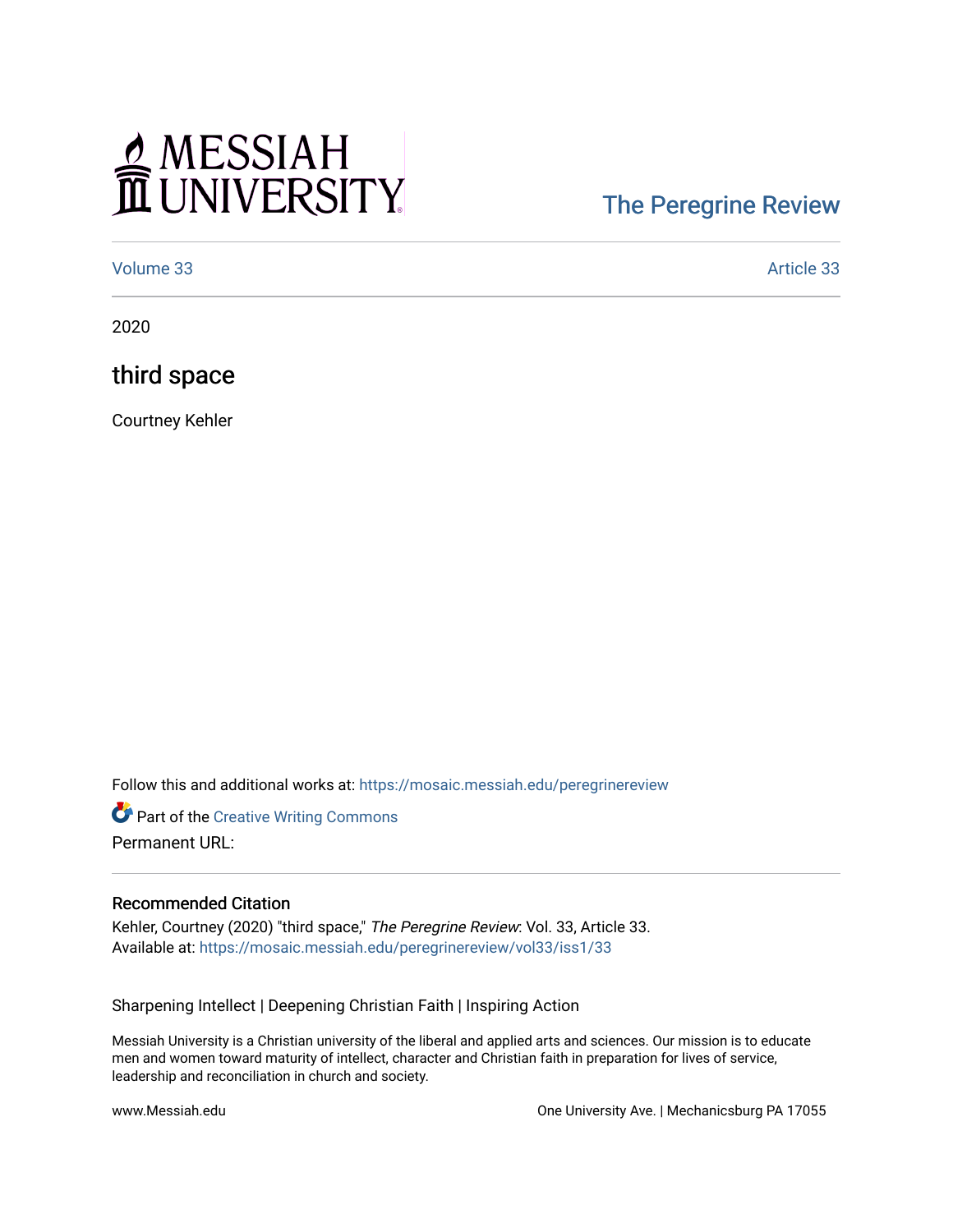### third space Courtney Kehler

#### *to the boy who loves soft things and the quiet in-betweens*

our minds are unkind to us sometimes the weather is not always fair thunder rumbles and lightning flashes wind whips around us, steals our breath sheets of swirling rain obscure our sight

it pelts us until we are soaked through, wet and weary to the bone until we think the storm is all there is all that can and will ever be known

but we have learned that there is light beyond the dark. this light we need is not bright or flashing it is the small, tentative beams we warm ourselves with on early spring days when the chill lingers

together we can bask in this quiet light, create a gentle oasis in the harsh desert of our minds

let us create a world of softness. let us pull out our blankets from dusty bins and wrap ourselves in them protect ourselves with vulnerability

there will be a crackling fire in our fireplace we'll open the heavy curtains that obscure the night to let the faint light of faraway stars trickle in

we will pull on pajamas and thick socks let our eyes wander across our wall of books and select one to read together by the flickering warmth the fire freely gives us

we will surround ourselves with pillows and sit close, mugs of hot cocoa in hand and we will talk in low, intimate voices and we will laugh deeply and we will read widely as a slight wind whispers in our ears